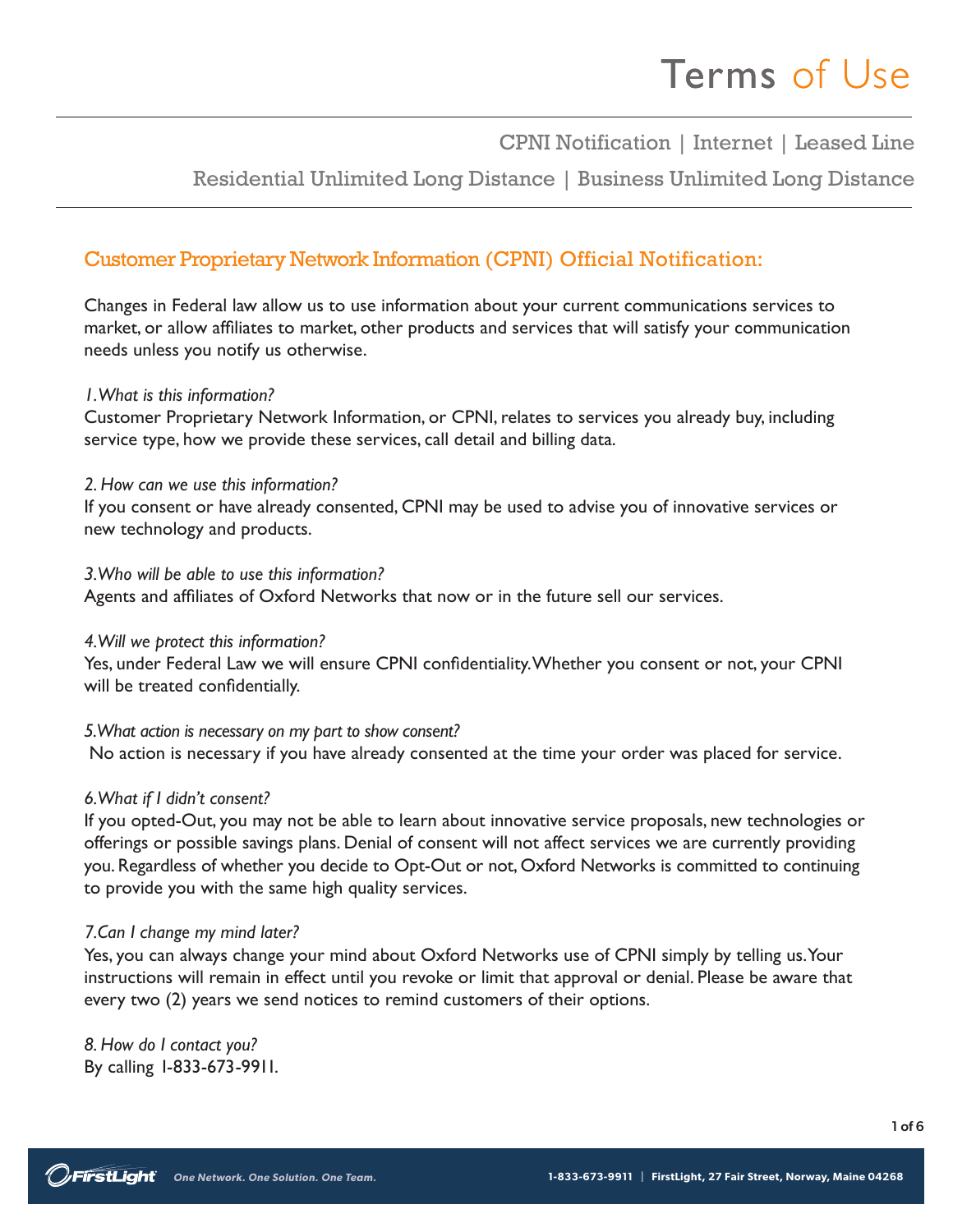# Internet Acceptable Use Policy

Customer agrees to follow and enforce the provisions of the then-current version of the Acceptable Use Policy (the "Policy"). OXFORD NETWORKS reserves the right to amend the Policy from time to time, effective upon posting of the revised Policy at http://oxfordnetworks.com/pdf/TermsofUse.pdf or other notice to Customer. OXFORD NETWORKS reserves the right to suspend the service or terminate any Agreement effective upon notice for a violation of the Policy. Customer agrees to indemnify and hold harmless OXFORD NETWORKS from any losses, damages, costs or expenses resulting from any third party claim or allegation ("Claim") arising out of or relating to use of the service, including any Claim which, if true, would constitute a violation of the Policy.

This Acceptable Use Policy specifies the actions prohibited by OXFORD NETWORKS to users of the OXFORD NETWORKS Network. OXFORD NETWORKS reserves the right to modify the Policy at any time.

## Illegal Use

The OXFORD NETWORKS Network may be used only for lawful purposes. Transmission, distribution or storage of any material in violation of any applicable law or regulation is prohibited. This includes, without limitation, material protected by copyright, trademark, trade secret or other intellectual property right used without proper authorization, and material that is obscene, defamatory, constitutes an illegal threat, or violates export control laws.

# System and Network Security

Violations of system or network security are prohibited, and may result in criminal and civil liability. OXFORD NETWORKS will investigate incidents involving such violations and may involve and will cooperate with law enforcement if a criminal violation is suspected. Examples of system or network security violations include, without limitation, the following:

Unauthorized access to or use of data, systems or networks, including any attempt to probe, scan or test the vulnerability of a system or network or to breach security or authentication measures without express authorization of the owner of the system or network.

Unauthorized monitoring of data or traffic on any network or system without express authorization of the owner of the system or network.

Interference with service to any user, host or network including, without limitation, mail bombing, flooding, deliberate attempts to overload a system and broadcast attacks.

Forging of any TCP-IP packet header or any part of the header information in an email or a newsgroup posting.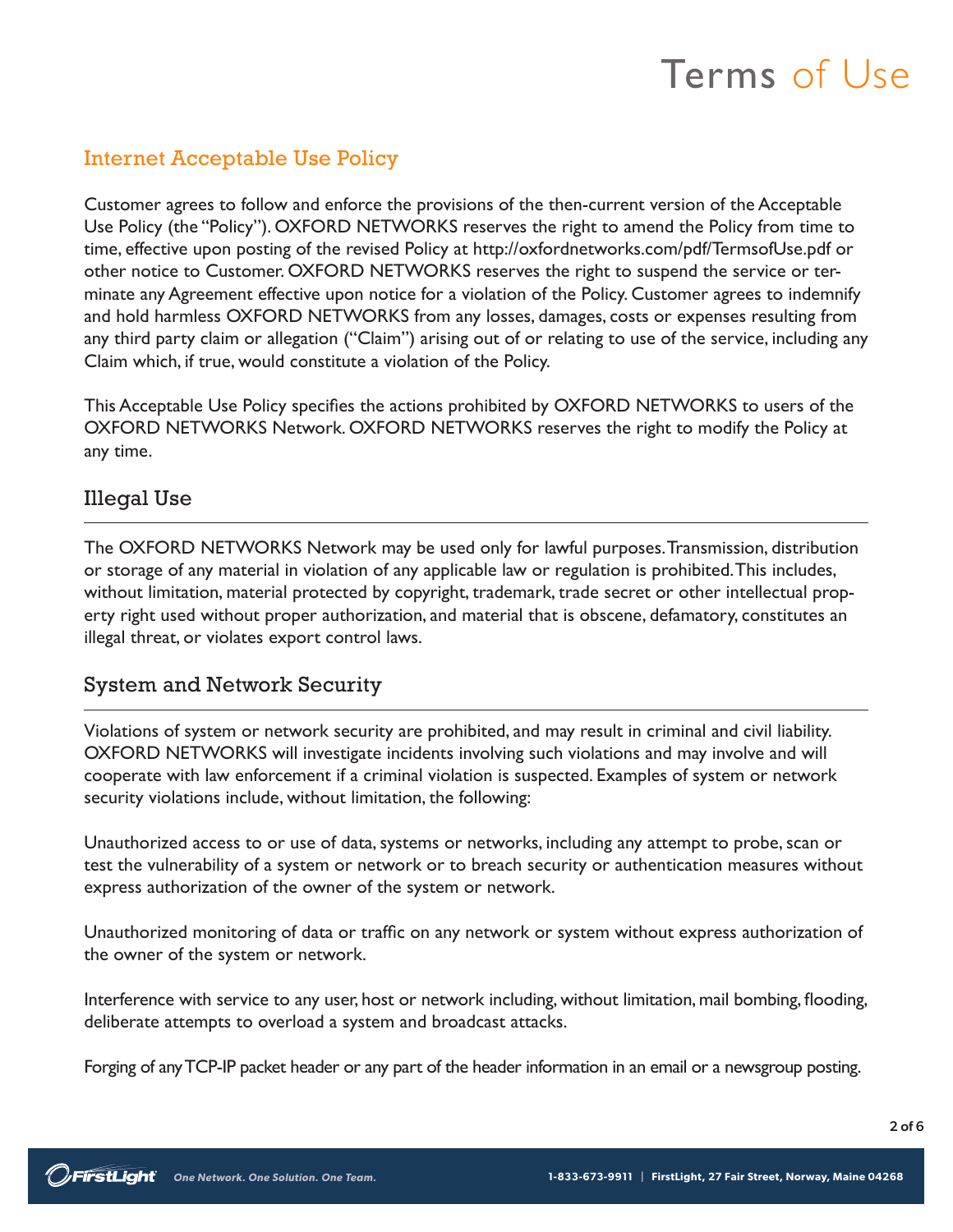### Email

Sending unsolicited mail messages, including, without limitation, commercial advertising and informational announcements, is explicitly prohibited. A user shall not use another site's mail server to relay mail without the express permission of the site.

### Spamming

Posting the same or similar message to one or more newsgroups (excessive cross-posting or multipleposting, also known as "SPAM") is explicitly prohibited.

INDIRECT OR ATTEMPTED VIOLATIONS OF THE POLICY, AND ACTUAL OR ATTEMPTED VIOLATIONS BY A THIRD PARTY ON BEHALF OF A OXFORD NETWORKS CUSTOMER OR A CUSTOMER'S END USER, SHALL BE CONSIDERED VIOLATIONS OF THE POLICY BY SUCH CUSTOMER OR END USER.

## Leased Line Service Level Agreement

The Service Level Agreement ("SLA") provided hereunder applies only to customers agreeing to a Term Commitment of at least one (1) year. Oxford Networks reserves the right to amend the SLA from time to time effective upon posting of the revised Policy at www.oxfordnetworks.com/aup.asp or by written notice to customer. No claim may be made under more than one guarantee for any single interruption or deficiency in Service.

### Network Latency Guarantee

Oxford Networks Latency Guarantee is average round-trip transmission of 10 milliseconds or less between Oxford Networks' designated inter-state transit backbone optical hubs and IP Switches / Routers ( "POPs").

Latency shall be measured by averaging sample measurements taken during a calendar month between POPs. No credits shall be made if failure to meet a Network Latency Guarantee is attributed to reasons of (a) Scheduled Maintenance, (b) any customer- ordered telephone company circuit, (c) negligent or intentional damage, interference, or non-performance by any third party, (d) any failure or malfunction of application, equipment, power or facilities of customer or any end user, (e) acts or omissions of customer, or any users of the service authorized by customer, or (f) reasons of Force Majeure, as defined in the applicable Service Agreement (collectively an "Excused Event").

If Oxford Networks fails to meet any Network Latency Guarantee in any calendar month, customer's account shall be credited for that month the pro-rated charge in hourly increments of the Oxford Networks Monthly Fee for the affected service for each hour that the Network Latency Guarantee has not been met.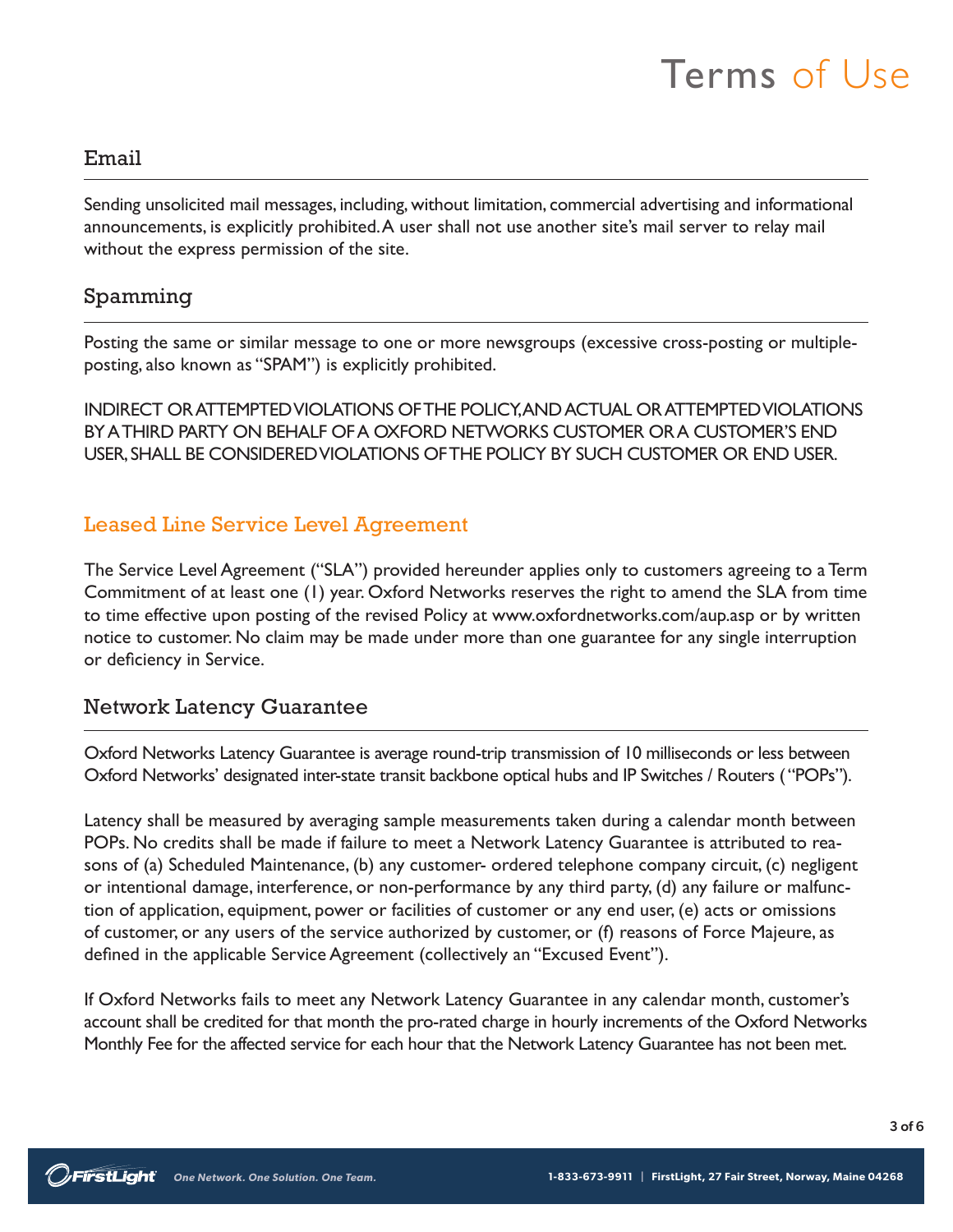## Network Packet Delivery Guarantee

Oxford Networks Network Packet Delivery Guarantee is packet delivery of 99.99% or better between Oxford Networks' designated POPs.

Packet Delivery Guarantee shall be measured by averaging sample measurements taken during a calendar month between POPs. No credits shall be made if failure to meet a Network Latency Guarantee is attributed to an Excused Event.

If Oxford Networks fails to meet any Network Packet Delivery Guarantee in a calendar month, customer's account shall be credited for that month the pro-rated charge in hourly increments of the Oxford Networks Monthly Fee for the affected service for each hour that the Network Packet Delivery Guarantee has not been met.

## Service Quality Guarantee:

Oxford Networks Service Availability Guarantee is to have the Service (as described in the applicable service agreement or Service Order, as applicable) available 100% of the time.

At customer's request, Oxford Networks will calculate customer's "Service Unavailability" in a calendar month. "Service Unavailability" consists of the number of minutes that the Oxford Networks network circuit was not available to customer, other than due to an Excused Event. Outages will be counted as Service Unavailability only if customer opens a trouble ticket with Oxford Networks customer support within thirty days of the outage.

Scheduled Maintenance shall mean any maintenance on Oxford Networks network, (a) of which Oxford Networks uses reasonable efforts to notify customer 24 hours in advance, and (b) that is performed during a standard maintenance window from 12am until 5am, 7 days a week, or is otherwise performed so as to minimize the impact on use of the Services. Notice of Interruption may be given by email, phone call, email or page to customer's agent.

For each cumulative hour of Service Unavailability or fraction thereof in any calendar month, at the customer's request customer's account shall be credited for that month the sum of the pro-rated charge in hourly increments of the Oxford Networks Monthly Fee for the affected service for each hour of Service Unavailability. For purposes of calculating such adjustment, an interruption begins at the time that customer reports to Oxford Networks that a service is not operating and provides such access and cooperation as may be necessary to test and repair any equipment or facilities within possession or control of customer or its end users or that is located on premises or property within customer's or its end users' control. No credit shall be given for any interruption of less than 30 minutes, provided however that two or more interruptions of 15 minutes or more during any one 24 hour period may be aggregated and treated as a single interruption for purposes of calculating a credit.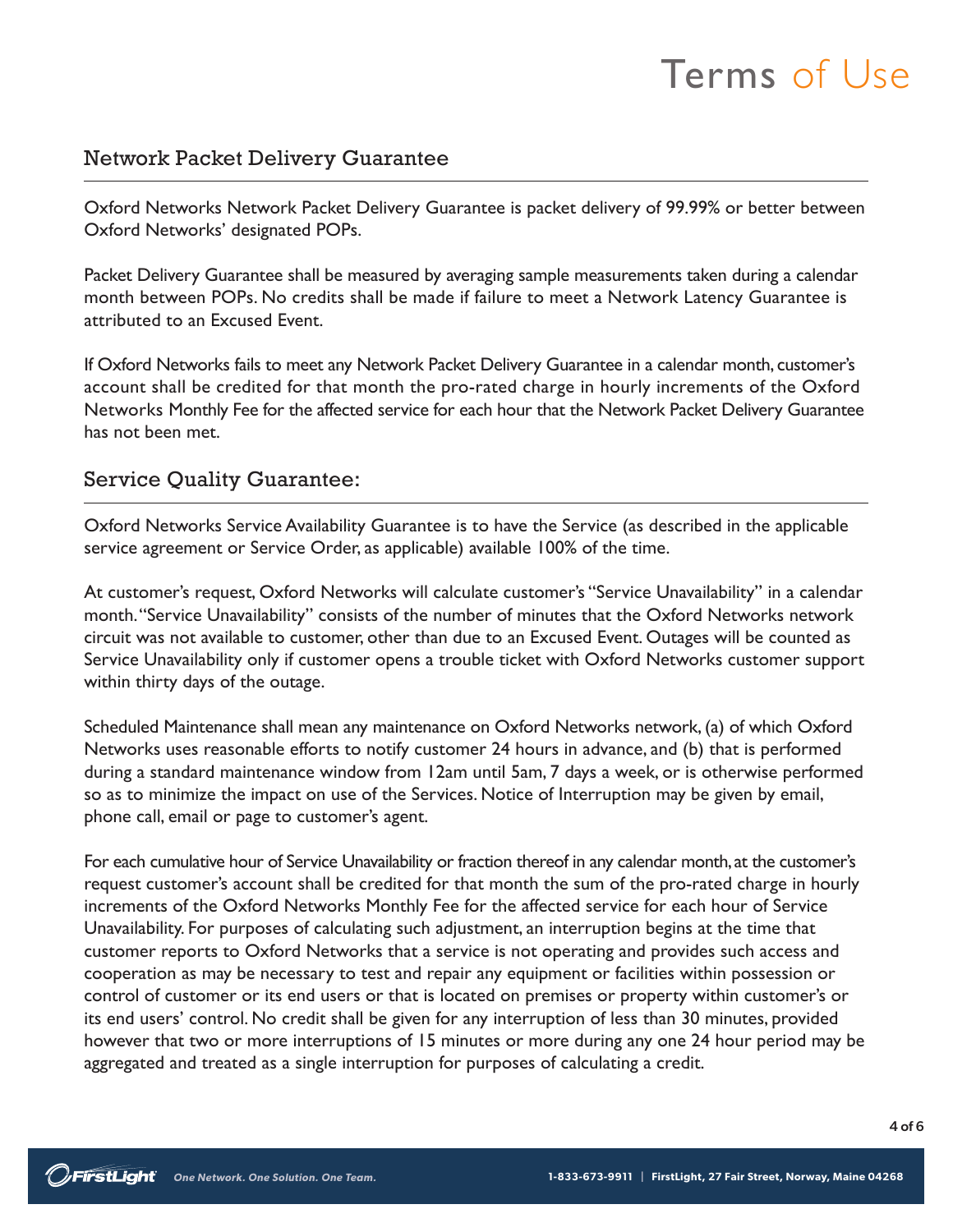# Unlimited Residential Toll Acceptable Use Policy

OXFORD NETWORKS' UNLIMITED LONG DISTANCE SERVICE IS A RESIDENTIAL SERVICE OF-FERED FOR REASONABLE PERSONAL, NON-COMMERCIAL VOICE USE ONLY.

"UNLIMITED" TOLL APPLIES TO THE CONTINENTAL CONTIGUOUS 48 STATES, WASHINGTON DC, AND CANADA. UNLIMITED TOLL EXCLUDES ALASKA, HAWAII, US TERRITORIES, MEXICO AND ALL OTHER FOREIGN COUNTRIES OR PROTECTORATES OR TERRITORIES NOT SPECIFI-CALLY DEFINED ABOVE. THE PLAN ALSO EXCLUDES 900, 900-LIKE, AND ENTERTAINMENT PHONE SERVICES.

All toll calls outside of the contiguous 48 states, Washington D.C. and Canada areas will be charged standard rates listed in the Oxford long Distance Tariff. Tariff can be accessed at the website listed at the end of this paragraph Subscriber acknowledges use of this service for data, modem, VPN, facsimile, or other non-voice services is strictly prohibited.

### *http://oxfordnetworks.com/pdf/old-federal-tariff.pdf*

Subscriber will not resell or redistribute (whether for a fee or otherwise) the Unlimited Long Distance Service, or any portion thereof, or otherwise charge others to use the Unlimited Long Distance Service, or any portion thereof. Subscriber agrees not to use the Unlimited Long Distance Service for any enterprise purpose whether or not the enterprise is directed toward making a profit, including but not limited to, telemarketing, call center services, medical transcription, or facsimile broadcasting.

Operator reserves the right to disconnect upon notice as required by applicable law any prohibited transmissions or uses and to terminate the Unlimited Long Distance Service in the event of a violation of the foregoing use restrictions or in the event of an excessive number of calls during a fixed period, heavy usage during business hours, heavy usage concentrated over consecutive dates, or usage that may be deemed to be business or data use.

Oxford Networks may suspend, or cancel Subscriber's account with notice as required by applicable law if Oxford Networks determines, in its discretion, that Subscriber has violated this Agreement or any of the Terms of Use. Oxford Networks reserves the right to suspend or terminate the Unlimited Long Distance Service to Subscriber for a single violation of this Agreement or the Terms of Use.

### IF SUBSCRIBER'S ACCOUNT IS SUSPENDED, SUBSCRIBER WILL BILLED CURRENT UNRATED AND UNBILLED TOLL AT OUR SIMPLY 8 (\$.08 PER MINUTE RATE), WITH NOTICE.

If Subscriber's account is canceled, Subscriber will be refunded any pre-paid fees minus any amounts due Oxford Networks.